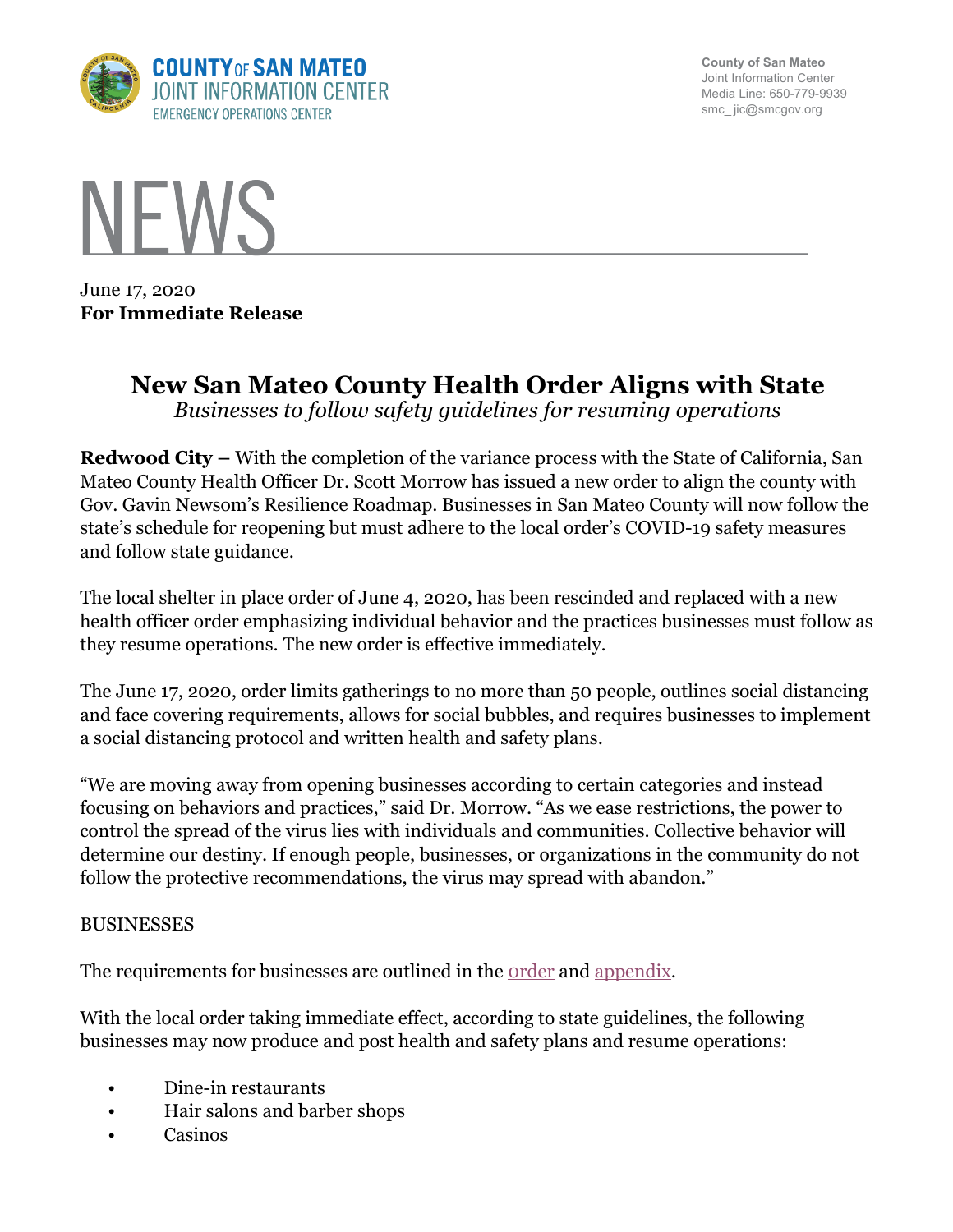- Family entertainment centers
- Restaurants, wineries and bars
- Zoos and museums
- Gyms and fitness centers
- Hotels (for tourism and individual travel)
- Cardrooms and racetracks
- Campgrounds and outdoor recreation

Per the state's guidelines, personal services like nail salons, body waxing, and tattoo parlors may create safety plans and resume operations on June 19, 2020.

Additional information from the state may be found here:

https://covid19.ca.gov/stay-home-except-for-essential-needs/

Businesses are also required to adhere to industry-specific guidelines from the state, which may be found here:

https://covid19.ca.gov/industry-guidance/

And here:

https://covid19.ca.gov/roadmap-counties/

As the state continues to allow additional activities and businesses in variance counties, the local order intends that those activities and businesses will automatically be allowed in San Mateo County, subject to additional behavioral restrictions to reduce the rate of transmission COVID-19. The health officer will continually assess the order and may modify it if the risk associated with COVID-19 increases.

## FACE COVERING

As the county follows the state Roadmap, face covering and social distancing requirements remain in place. Face coverings are required inside or in line to enter businesses such as grocery stores and laundromats, in hospitals, clinics, COVID-19 testing locations, dentists, and facilities providing veterinary care, and when waiting for or riding on public transportation, including ride shares, Caltrain, and BART.

The order requires drivers or operators of any public transportation, private car service, or ridesharing vehicle to wear a face covering while driving regardless of whether a member of the public is present due to the need to reduce the spread of respiratory droplets in the vehicle at all times.

The order does not require a face covering while driving alone or with members of the same family or household in a vehicle not used commercially.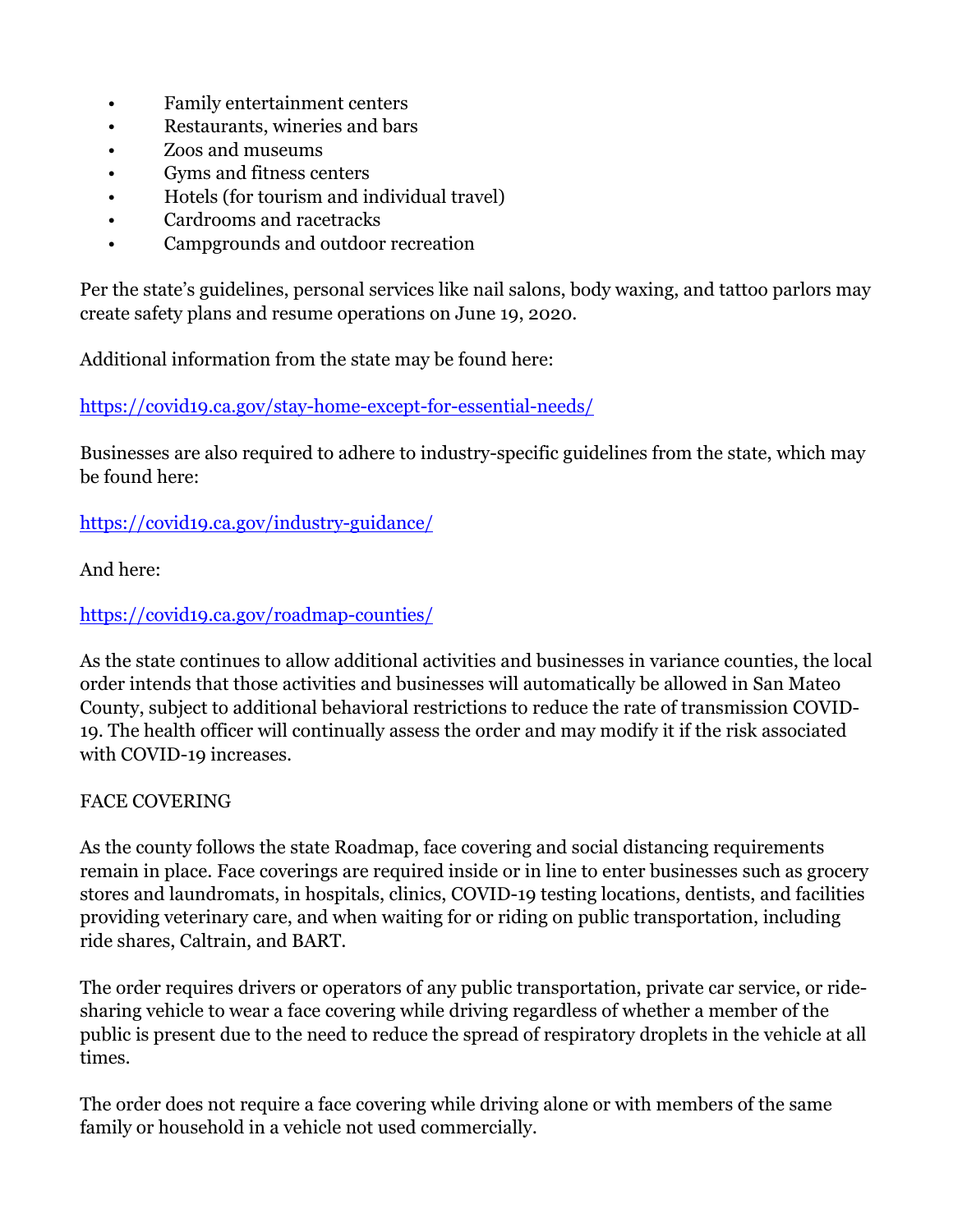For businesses, the order requires employees, contractors, owners, and volunteers to wear a face covering in the workplace and off-site when they are interacting in person with the public or working in any public space, like a reception area, restroom or service counter — regardless of whether anyone from the public is present at the time.

Face coverings are also required where food is prepared or packaged for sale or distribution, working in or walking through common areas such as hallways, stairways, elevators, and parking facilities, and in any room or enclosed area when other people, including co-workers, are present (except for members of the person's own household or residence).

Wearing a face covering is recommended but not required for outdoor recreation such as walking, hiking, bicycling, or running. But social distancing requirements — including maintaining at least six feet of separation from all other people to the greatest extent possible still hold. For outdoor activities, the order recommends carrying face coverings at all times, since they are required to be worn when six-foot distancing is impossible, such as when passing on a narrow path.

Any child aged 2 years or less must not wear a face covering at any time because of the risk of suffocation. The order does not require that any child aged 12 years or less wear a face covering.

#### SOCIAL BUBBLES

A social bubble is a group of twelve or fewer people from different households or living units who have agreed to socialize only with members of their group. A social bubble must be maintained for a minimum of three weeks, and people can only be members of one social bubble at a time. While face coverings and social distancing are always recommended, members of a social bubble do not have to adhere to these requirements when they are with members of their social bubble in outdoor settings.

The health officer has requested that the sheriff and all police chiefs in the county ensure compliance with and enforcement of this order. Violation of any of its provisions is considered an imminent threat and menace to public health, constitutes a public nuisance, and is punishable by fine, imprisonment, or both.

## LINKS

- State of California Resilience Roadmap (website)
- Text of the Heath Officer's Order (PDF)
- Social Distancing Protocol (Appendix A) (PDF)

Health Officer orders and statements are found at the San Mateo County Health website:

https://www.smchealth.org/health-officer-orders-and-statements